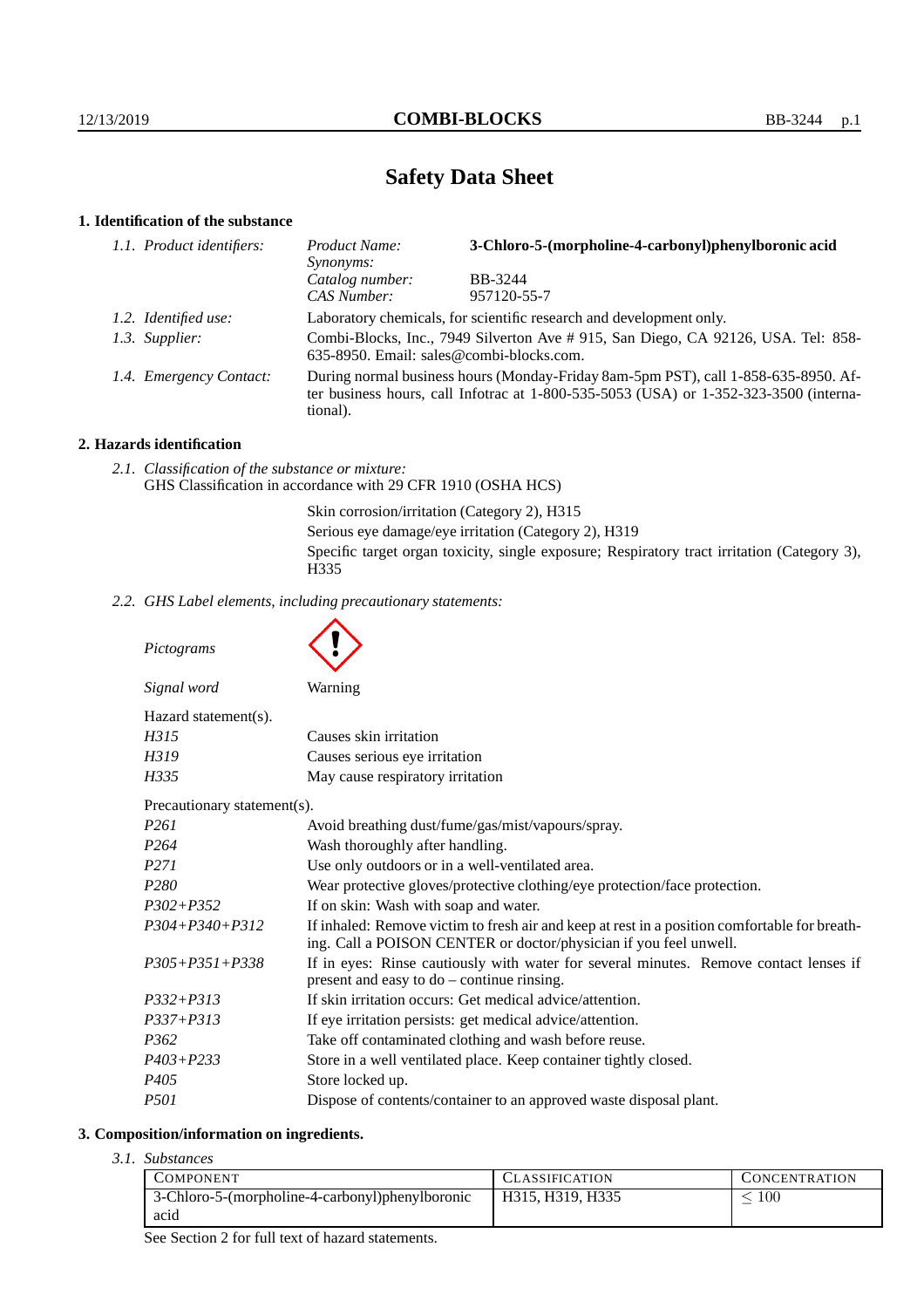### **4. First aid measures**

*4.1. Description of first aid measures.*

| General advice:          | Consult a physician. Show this safety data sheet to the doctor in attendance. Move out of<br>dangerous area.                                         |
|--------------------------|------------------------------------------------------------------------------------------------------------------------------------------------------|
| If inhaled:              | Remove victim to fresh air and keep at rest in a position comfortable for breathing. Call a<br>POISON CENTER or doctor/physician if you feel unwell. |
| In case of skin contact: | Wash with soap and water.                                                                                                                            |
| In case of eve contact:  | Rinse cautiously with water for several minutes. Remove contact lenses if present and<br>easy to $do$ – continue rinsing.                            |
| If swallowed:            | Wash out mouth with copious amounts of water for at least 15 minutes. Seek medical<br>attention.                                                     |

- *4.2. Most important symptoms and effects, both acute and delayed:* See Section 2.2 and/or in Section 11.
- *4.3. Indication of any immediate medical attention and special treatment needed:* No data.

#### **5. Fire fighting measures**

- *5.1. Extinguishing media:* Use dry sand, dry chemical or alcohol-resistant foam for extinction.
- *5.2. Special hazards arising from the substance or mixture:* Carbon monoxide, nitrogen oxides, hydrogen chloride.
- *5.3. Advice for firefighters:* Wear self-contained breathing apparatus for firefighting if necessary.
- *5.4. Further information:* No data available.

#### **6. Accidental release measures**

- *6.1. Personal precautions, protective equipment and emergency procedures:* Ensure adequate ventilation. Use personal protective equipment.
- *6.2. Environmental precautions:* Should not be released into the environment. See Section 12 for additional ecological information.
- *6.3. Methods and materials for containment and cleaning up:* Sweep up or vacuum up spillage and collect in suitable container for disposal.
- *6.4. Reference to other sections:* Refer to protective measures listed in Sections 8 and 13.

#### **7. Handling and storage**

- *7.1. Precautions for safe handling:* Avoid contact with skin and eyes. Avoid inhalation of vapour or mist. Keep away from sources of ignition - No smoking. Take measures to prevent the build up of electrostatic charge. For precautions see section 2.2.
- *7.2. Conditions for safe storage, including any incompatibilities:* Keep container tightly closed in a dry and well-ventilated place. Containers which are opened must be carefully resealed and kept upright to prevent leakage.
- *7.3. Specific end use(s):* Laboratory chemicals, for scientific research and development only.

#### **8. Exposure Controls / Personal protection**

*8.1. Control parameters:*

*Components with workplace control parameters:* Contains no substances with occupational exposure limit values.

*8.2. Exposure controls:*

*Appropriate engineering controls:* Ensure that eyewash stations and safety showers are close to the workstation location. Ensure adequate ventilation, especially in confined areas. Use only under a chemical fume hood.

*Personal protective equipment:*

| Eye/face protection: | Wear appropriate protective eyeglasses or chemical safety goggles as described by OSHA's<br>eye and face protection regulations in 29 CFR 1910.133 or European Standard EN166.                                                                                                                                         |
|----------------------|------------------------------------------------------------------------------------------------------------------------------------------------------------------------------------------------------------------------------------------------------------------------------------------------------------------------|
| Skin protection:     | Handle with gloves. Gloves must be inspected prior to use. Use proper glove removal<br>technique (without touching glove's outer surface) to avoid skin contact with this product.<br>Dispose of contaminated gloves after use in accordance with applicable laws and good<br>laboratory practices. Wash and dry hands |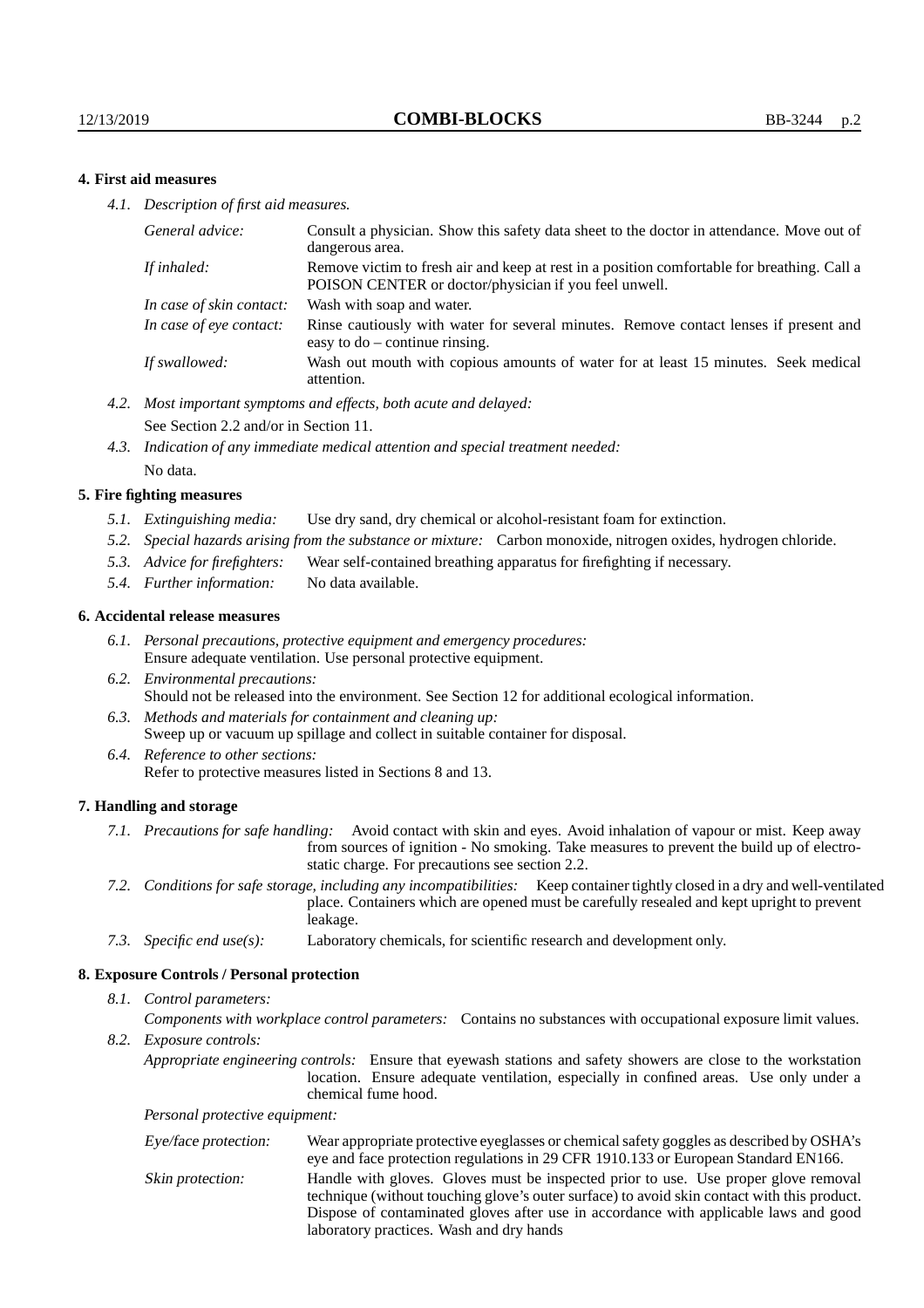| <b>Body Protection:</b> | Complete suit protecting against chemicals, Flame retardant antistatic protective clothing.                       |
|-------------------------|-------------------------------------------------------------------------------------------------------------------|
|                         | The type of protective equipment must be selected according to the concentration and                              |
|                         | amount of the dangerous substance at the specific workplace.                                                      |
| Respiratory protection: | No protective equipment is needed under normal use conditions.                                                    |
|                         | Control of environmental exposure: Prevent further leakage or spillage if safe to do so. Do not let product enter |
|                         | drains.                                                                                                           |

## **9. Physical and chemical properties**

*9.1. Information on basic physical and chemical properties*

| (a)                        | Appearance:                                   | Solid          |
|----------------------------|-----------------------------------------------|----------------|
| (b)                        | Odour:                                        | No data        |
| (c)                        | Odour Threshold:                              | No data        |
| (d)                        | pH:                                           | No data        |
| (e)                        | Melting point/freezing point:                 | $140 - 150$ °C |
| (f)                        | Initial boiling point and boiling range:      | No data        |
| (g)                        | Flash point:                                  | No data        |
| (h)                        | Evaporatoin rate:                             | No data        |
| (i)                        | Flammability (solid, gas):                    | No data        |
| (j)                        | Upper/lower flammability or explosive limits: | No data        |
| $\left( k\right)$          | Vapour pressure:                              | No data        |
| $\left( \mathrm{l}\right)$ | Vapour density:                               | No data        |
| (m)                        | Relative density:                             | No data        |
| (n)                        | Water solubility:                             | No data        |
| $\circ$                    | Partition coefficient: n-octanol/water:       | No data        |
| (p)                        | Auto-ignition:                                | No data        |
| (q)                        | Decomposition temperature:                    | No data        |
| (r)                        | Viscosity:                                    | No data        |
| (s)                        | Explosive properties:                         | No data        |
| (t)                        | Oxidizing properties:                         | No data        |

*9.2. Other safety information:*

| Formula          | $C_{11}H_{13}BCINO_4$ |
|------------------|-----------------------|
| Molecular weight | 269.5                 |
| CAS Number       | 957120-55-7           |

## **10. Stability and reactivity**

- *10.1. Reactivity* No data
- *10.2. Chemical stability* Stable under recommended storage conditions.
- *10.3. Possibility of hazardous reactions* No data
- *10.4. Conditions to avoid*
- *10.5. Incompatible material* No data.
- *10.6. Hazardous decomposition products:*

Hazardous decomposition products formed under fire conditions: Carbon monoxide, nitrogen oxides, hydrogen chlo-

|                               | ride.          |
|-------------------------------|----------------|
| Other decomposition products: | No data        |
| In the event of fire:         | See Section 5. |

## **11. Toxicological information**

*11.1 Information on toxicological effects*

| Acute toxicity:                    | No data available.                |
|------------------------------------|-----------------------------------|
| Skin irritation/corrosion:         | No data available.                |
| Eye damage/irritation:             | Causes serious eye irritation.    |
| Respiratory or skin sensitization: | May cause respiratory irritation. |
| Germ cell mutagenicity:            | No data available.                |
| Carcinogenicity:                   | No data available.                |